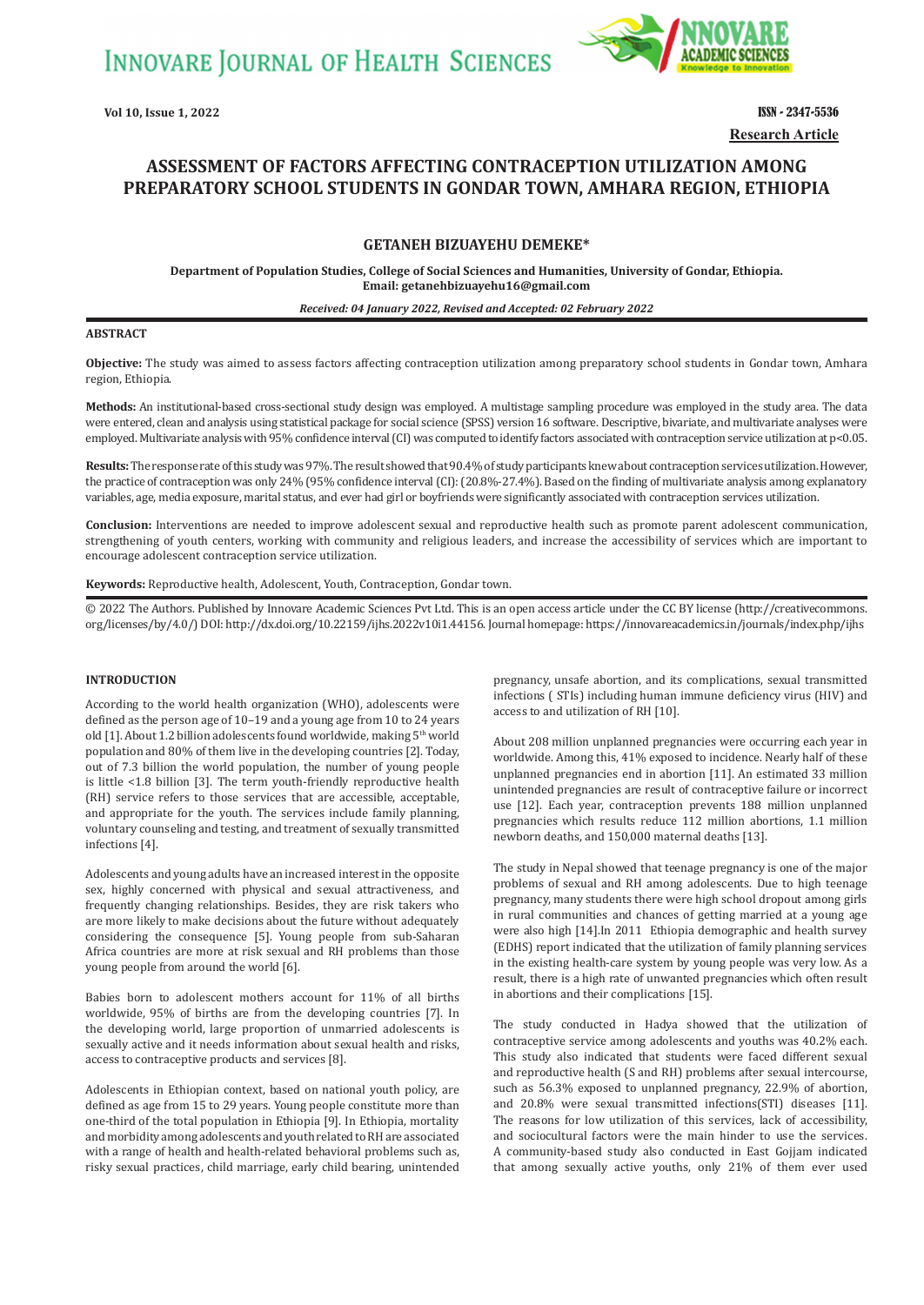contraceptives. Among the sexually active female adolescents, 43% of them became pregnant and 15% had a history of abortion [3].

# **General objectives of the study**

The general objective of the study was to assess factors affecting contraception service utilization among preparatory school students in Gondar town, Amhara Region, Ethiopia.

## **The specific objectives of this study are listed below**

- To determine the level of contraception service utilization among preparatory school students in Gondar town.
- To identify factors associated with contraception service utilization among preparatory school students in Gondar town.

# **METHODS**

### **Study area, period, and study design**

The study was conducted in Gondar town from March 2019 to June 2019. Based on 2018/19 population projection of the central Gondar zone, Gondar town had a total population of 302,539 among this, 142,821 and 159,718 were male and female, respectively. From a total population age, 10–14 years were 12%, 15–19 and 20–24 were 16.1% and 14.1%, respectively. According to Gondar town administration, education, office, there are seven public and three private preparatory schools in the town in which 4728 students were attending during the 2019 academic year. An institutional-based cross-sectional study design was conducted among public and private preparatory school students.

### **Data sources, source, and study population**

The main data source for this study was primary data. The primary data source was collected through questionnaires. All preparatory school students in Gondar town were source population, while the study population were public and private school students among selected preparatory schools in the study area.

### **Inclusion and exclusion criteria of the study**

Students who attended both public and private preparatory schools were included in the study, while students were sick or unable to speak and nighttime students excluded from the study.

### **Sample size determination**

The sample size was determined using single population proportion formula by considering the following assumption. Level of confidence was 95% with 0.05  $\alpha$  value (Z  $\alpha/2$  = 1.96 on the standard normal distribution curve), 5% margin of error (d = 0.05), a proportion of 29.8% contraceptive service utilization obtained from the previous study in Woreta town among adolescents age 10–19 years, 5% contingency, and design effect of two was considered in the sample size determination.

$$
n = \frac{(Z\alpha/2)^2 p(1-p)}{d^2}
$$
  

$$
n = \frac{(1.96)^2 * 0.298(1-0.298)}{0.053} = 321
$$

 $(0.05)^2$ 

Adding 5% contingency, the sample was 337. Because multistage sampling method was used, the sample of 337 is multiplied by design effect of 2 and the final sample size was 674.

### **Sampling and data collection techniques**

Multistage sampling technique was used to select primary sampling unit and to determine the sample proportion for each selected school. In the study area, there were seven public and three private preparatory schools that were present. The simple random sampling technique was employed to select secondary sampling unit. Out of 10 preparatory schools, six schools, four from public and two from private, were selected using lottery methods and purposively. Systematic sampling technique was done by taking a list of all students from roster in each grade. The questionnaire was first prepared in English **Table 1: Demographic and socioeconomic characteristics study participants in Gondar town, 2019**

| <b>Variables</b>     | <b>Responses</b>     | Frequency | Percent |  |
|----------------------|----------------------|-----------|---------|--|
|                      |                      | (n)       |         |  |
| Sex                  | Male                 | 251       | 38.4    |  |
|                      | Female               | 403       | 61.6    |  |
| Age                  | <18 years            | 414       | 63.3    |  |
|                      | >18 years            | 240       | 36.7    |  |
| Religion             | Orthodox             | 506       | 77.4    |  |
|                      | Muslim               | 88        | 13.4    |  |
|                      | Others               | 60        | 9.2     |  |
| Place of birth       | Rural                | 161       | 24.6    |  |
|                      | Urban                | 493       | 75.4    |  |
| Marital status       | Single               | 636       | 97.2    |  |
|                      | Married              | 18        | 2.8     |  |
| Personal monthly     | Yes                  | 156       | 23.9    |  |
| pocket money         | No                   | 498       | 76.1    |  |
| Father's educational | Illiterate           | 63        | 9.6     |  |
| level                | Read and write       | 183       | 28      |  |
|                      | Primary school       | 122       | 18.7    |  |
|                      | Secondary and above  | 286       | 43.7    |  |
| Mother's educational | Not formal education | 306       | 46.8    |  |
| level                | Primary school       | 110       | 16.8    |  |
|                      | Secondary and above  | 238       | 36.4    |  |
| Family monthly       | 150-1400 Ethiopian   | 184       | 28.1    |  |
| income               | birr (ETB)           |           |         |  |
|                      | 1401-3550 Ethiopian  | 224       | 34.3    |  |
|                      | birr (ETB)           |           |         |  |
|                      | >3550 Ethiopian birr | 246       | 37.6    |  |
|                      | (ETB)                |           |         |  |
| Mother's occupation  | Government employed  | 160       | 24.5    |  |
|                      | Merchant             | 163       | 24.9    |  |
|                      | Housewife            | 291       | 44.5    |  |
|                      | Others               | 40        | 6.1     |  |
| Father's occupation  | Government employed  | 254       | 38.8    |  |
|                      | Farmer               | 177       | 27.1    |  |
|                      | Merchant             | 189       | 28.9    |  |
|                      | Daily laborer        | 34        | 5.2     |  |
| Living status        | With both parents    | 488       | 74.6    |  |
|                      | With mother only     | 86        | 13.1    |  |
|                      | Others               | 80        | 12.2    |  |

# **Table 2: Sexual history of study participants in Gondar town, 2019**

| <b>Variables</b>           | <b>Responses</b> | Frequency (n) | Percent |
|----------------------------|------------------|---------------|---------|
| Ever had a girl/boyfriend  | <b>Yes</b>       | 182           | 27.8    |
|                            | N <sub>0</sub>   | 472           | 72.2    |
| Ever had a girlfriend      | Yes              | 71            | 39      |
|                            | No               | 180           | 38.1    |
| Ever had boyfriend         | Yes              | 111           | 61      |
|                            | No               | 292           | 61.9    |
| Ever had sexual            | Yes              | 170           | 26      |
| intercourse                | No               | 484           | 74      |
| Factors motivated to       |                  |               |         |
| conduct sexual intercourse |                  |               |         |
| Drinking alcohol           | Yes              | 18            | 10.6    |
|                            | No               | 152           | 89.4    |
| Peer influence             | <b>Yes</b>       | 63            | 37      |
|                            | No               | 107           | 63      |
| Love relationship          | Yes              | 89            | 52.4    |
|                            | No               | 81            | 47.6    |
| Faced RH problems          | Yes              | 27            | 4.1     |
|                            | No               | 627           | 95.9    |
| Types of problems faced    |                  |               |         |
| Un intended pregnancy      | <b>Yes</b>       | 10            | 37      |
|                            | No               | 17            | 63      |
| Abortion                   | Yes              | 4             | 14.8    |
|                            | No               | 23            | 85.2    |
| Chlamydia                  | Yes              | 13            | 48.1    |
|                            | No               | 14            | 51.9    |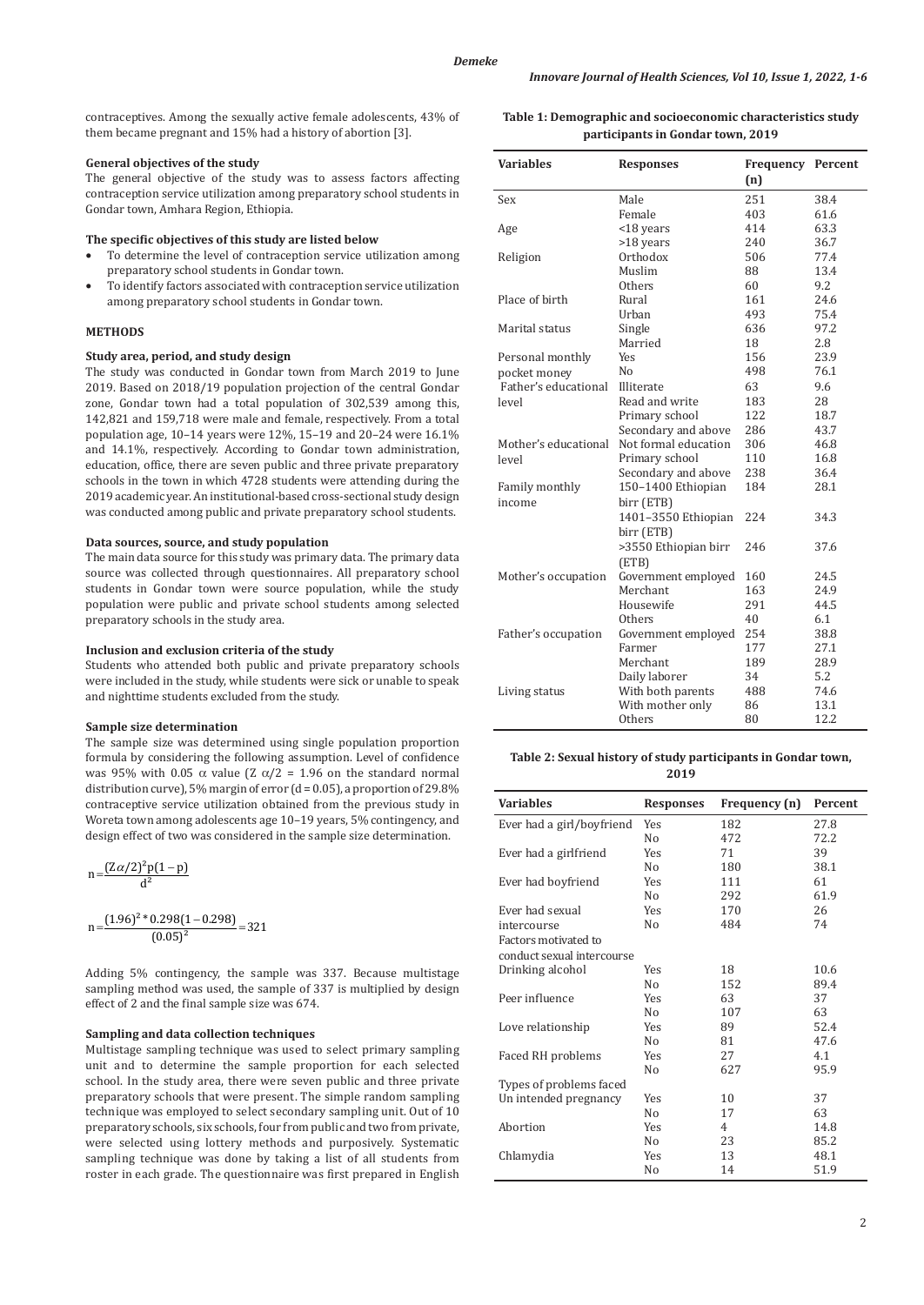and then translates into Amharic and retranslates back to English by another translator to check consistency. After these, the data were collected using self-administered questionnaire. The questionnaire includes demographic, socio-economic, individual, as well as health system characteristics.

### **Study variables**

The dependent variable was contraception services utilization and independent variables/explanatory variables were demographic, socioeconomic, individual, and health system factors.

### **Data quality control and analysis**

To ensure data quality, one school facilitator for each selected preparatory school was assigned who supervised each school. The intensive training was given for 1 day about the aim of the study, procedures, and data collection techniques. Before the study, 5% pretest structured questionnaire was conducted on students at Merawi preparatory school outside the study area to check the reliability of the questionnaire. The collected data were rechecked for completeness before the data entry. Version 20 SPSS software was used for statistical analysis. Bivariate and multivariate analysis was employed to assess the association between dependent and independent variables within 95% confidence level at p<0.25 and <0.05, respectively. Cross-tabulation and Chi-square methods were used to find out the degree of association each independent variable to dependent variable. The logistic regression model was employed since this method is the most appropriate tool to analyzing the degree of strength of the relationship between dependent variable and independent variables when dependent variable dichotomous taking value between 1 and 0. Descriptive statistics were used to describe results in table as frequency and percentage.

# **RESULTS**

### **Background characteristics of the study population**

A total of 654 students were included within the study making a response rate of 97%. For a complete of 654 study participants 251 (38.4 %) were males and 403 (61.6%) of study participates were

| Table 3: Contraceptive service utilization of preparatory school |  |
|------------------------------------------------------------------|--|
| students in Gondar town. 2019                                    |  |

| <b>Variables</b>                          | Frequency | Percent |  |  |
|-------------------------------------------|-----------|---------|--|--|
| Ever used contraceptive                   |           |         |  |  |
| <b>Yes</b>                                | 157       | 24      |  |  |
| No                                        | 497       | 76      |  |  |
| Which types of contraceptive method used  |           |         |  |  |
| his/her life time                         |           |         |  |  |
| Male condom                               | 106       | 67.5    |  |  |
| Pill                                      | 67        | 42.7    |  |  |
| Injectable                                | 70        | 44.6    |  |  |
| Implant                                   | 62        | 39.5    |  |  |
| <b>IUCD</b>                               | 9         | 5.7     |  |  |
| Which contraceptive methods currently use |           |         |  |  |
| Male condom                               | 45        | 28.7    |  |  |
| Injectable                                | 36        | 23.9    |  |  |
| Pills                                     | 30        | 19.1    |  |  |
| Implant                                   | 39        | 24.8    |  |  |
| <b>IUCD</b>                               | 7         | 4.5     |  |  |
| Where you got contraceptive*              |           |         |  |  |
| Government hospital                       | 20        | 12.7    |  |  |
| Pharmacy                                  | 36        | 22.9    |  |  |
| Goyt, health center                       | 45        | 28.7    |  |  |
| Private health center                     | 78        | 49.7    |  |  |
| FGAE                                      | 8         | 5.1     |  |  |
| Reasons did not use contraception*        |           |         |  |  |
| Fear of health worker confidentiality     | 84        | 16.9    |  |  |
| Inconvenience working hour                | 204       | 41      |  |  |
| Long waiting time                         | 154       | 31      |  |  |
| Fear of community attitude                | 236       | 47.5    |  |  |
| Fear of seen by family                    | 198       | 39.8    |  |  |
| My religion not allowed                   | 387       | 77.9    |  |  |

females from grade, 11th -12th and also the reported mean age of study participants was 18.62 (with SD±1. 714) years with the range of 16 to 27 years. The majority of respondents 403 (61.6%) were female participants. 636 (97.2%) of study participants wasn't married and also the remaining 18 (2.8%) was married. 493 (75.4%) of respondent the place of birth in urban area and 161 (24.6%) were rural. 506 (77.4%) of respondents were Orthodox Christian followers, (13.4% Muslim and (9.2%) others. Others refer to protestant and catholic religious followers (Table 1).

# **Sexual history of study participants**

From study participants 71 (39%) of male and 111 (61%) of females ever had girlfriend and boyfriends. With regard to sexual activity or intercourse 170(26%) of respondents were ever had sexual intercourse. Students mentioned that, factors were motivated to practice sexual activity, 89 (52.4%) where love relationship, 63 (37%) of, peer influence as well as 18 (10.6%) of them drinking alcohol. Study participants were faced sexual and reproductive health problems, such as unintended pregnancy, 10 (37%), abortion, 4 (14.8%) and Chlamydia, 13 (48.2%) (Table 2).

# **Knowledge and source of information about contraception methods**

Of 654 study participants, 691 (90.4%) were aware of contraceptive methods. The most commonly known contraceptive methods were pills 454 (69.4%) and injectable contraception 409 (64.1%). With respect to the source of information, the media (TV) was the main source of information on contraceptive methods 451 (69%).Only 101 (15.4%) of respondents were ever discussed with parents on the issue of contraception, while the study subject mentioned that the reasons for not discussed with parents about contraception services utilization, and cultural taboos, 380 (57.5%) not necessary, two hundred fifty three (45.8%) and fear of parents seventy five (13.6%).

### **Contraception service utilization**

About 157 (24%) of respondents were utilize contraception services. The pattern of contraception use, among individual methods, male condom 106 (67.5%), flowed by injectable contraception seventy **(44.6%)** and the lowest intra uterine contraceptive device (IUCD) 9

# **Table 4: Bivariate analysis of factors associated with contraceptive service utilization among preparatory school students in Gondar town, 2019**

| <b>Variables</b>              | Contraceptive use |                |         |               |         |
|-------------------------------|-------------------|----------------|---------|---------------|---------|
|                               | <b>Yes</b>        | N <sub>0</sub> | $X^2$   | df            | p-value |
| Age                           |                   |                |         |               |         |
| $<$ 18                        | 77                | 337            | 17.281  | $\mathbf{1}$  | 0.000   |
| >18                           | 80                | 160            |         |               |         |
| Marital                       |                   |                |         |               |         |
| Single                        | 144               | 492            | 20.948  | $\mathbf{1}$  | 0.000   |
| Married                       | 13                | 5              |         |               |         |
| Religious                     |                   |                |         |               |         |
| Orthodox                      | 116               | 390            | 3.448   | $\mathcal{L}$ | 0.178   |
| Muslim                        | 28                | 60             |         |               |         |
| Others                        | 13                | 47             |         |               |         |
| Pocket money                  |                   |                |         |               |         |
| Yes                           | 41                | 115            | 0.429   | $\mathbf{1}$  | 0.512   |
| No                            | 116               | 382            |         |               |         |
| Media exposure (TV)           |                   |                |         |               |         |
| <b>Yes</b>                    | 108               | 343            | 4.223   | $\mathbf{1}$  | 0.040   |
| No                            | 47                | 95             |         |               |         |
| Ever had girl/boyfriends      |                   |                |         |               |         |
| <b>Yes</b>                    | 109               | 73             | 175.280 | $\mathbf{1}$  | 0.000   |
| No                            | 48                | 2.47           |         |               |         |
| Discussed with parents on the |                   |                |         |               |         |
| issue of contraceptives       |                   |                |         |               |         |
| <b>Yes</b>                    | 35                | 66             | 6.748   | $\mathbf{1}$  | 0.009   |
| No                            | 122               | 431            |         |               |         |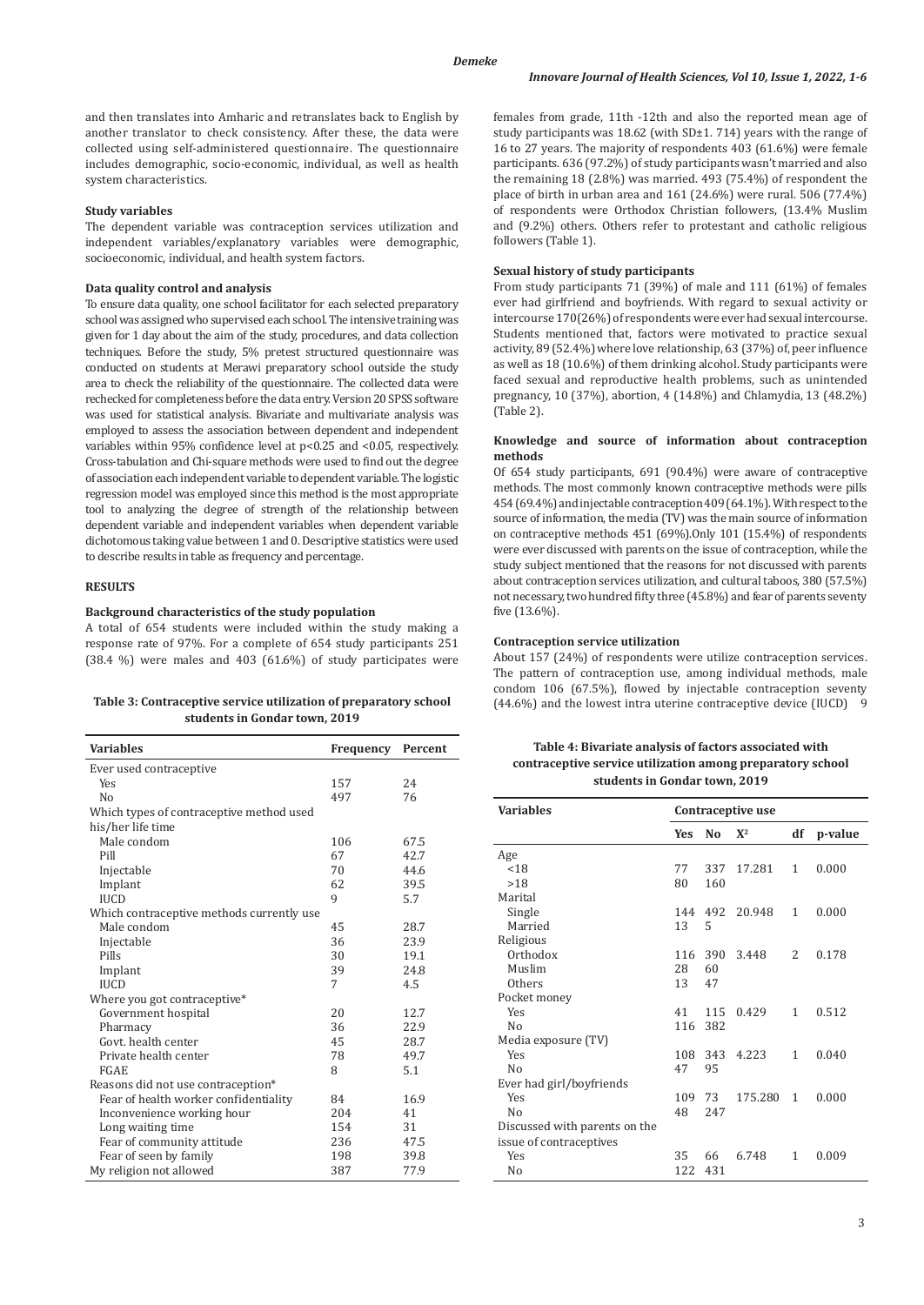| Table 5: Bivariate and multivariate analysis of factors associated with contraception service utilization among preparatory school |
|------------------------------------------------------------------------------------------------------------------------------------|
| students in Gondar town, 2019                                                                                                      |

| <b>Variables</b>           | <b>Contraception use</b> |     | Odds ratio (OR) |                        |                         |
|----------------------------|--------------------------|-----|-----------------|------------------------|-------------------------|
|                            | <b>Yes</b>               | N   | B               | <b>COR (95%CI)</b>     | AOR (95%CI)             |
| Age                        |                          |     |                 |                        |                         |
| $<$ 18 years               | 77                       | 337 |                 |                        |                         |
| >18 Years                  | 80                       | 160 | 0.783(0.745)    | 2.188 (1.519-3.153)    | 2.107 (1.442-3.081)**   |
| Marital status             |                          |     |                 |                        |                         |
| Single                     | 144                      | 492 | 2.184 (2.139)   | 8.883 (3.115-25.334)   | 8.488 (2.851-25.272)**  |
| Married                    | 13                       | 5   |                 |                        |                         |
| Religious                  |                          |     |                 |                        |                         |
| Orthodox                   | 116                      | 390 | 0.073(0.268)    | 1.075 (0.562-2.056)    | $0.765(0.449 - 1.302)$  |
| Muslim                     | 28                       | 60  | 0.523(0.235)    | $1.687(0.789 - 3.610)$ | $1.265(0.644 - 2.485)$  |
| Others                     | 13                       | 47  |                 |                        | -1                      |
| Pocket money               |                          |     |                 |                        |                         |
| Yes                        | 41                       | 115 | 0.160(0.088)    | $1.174(0.777 - 1.774)$ | $1.092(0.708 - 1.682)$  |
| No                         | 116                      | 382 |                 |                        |                         |
| Media exposure             |                          |     |                 |                        |                         |
| Yes                        | 108                      | 343 | 0.452(0.545)    | $0.636(0.422 - 0.960)$ | $1.724$ (1.045-2.845)*  |
| No                         | 47                       | 95  |                 |                        |                         |
| Ever had girl/boyfriends   |                          |     |                 |                        |                         |
| Yes                        | 109                      | 73  | 2.579 (2.479)   | 13.189 (8.660-20.087)  | 11.927 (7.726-18.414)** |
| No                         | 48                       | 247 |                 |                        |                         |
| Discussed with parents on  |                          |     |                 |                        |                         |
| the issue of contraceptive |                          |     |                 |                        |                         |
| Yes                        | 35                       | 66  | 0.628(0.354)    | 1.873 (1.187-2.957)    | 1.424 (0.821-2.472)     |
| N <sub>0</sub>             | 122                      | 431 |                 |                        |                         |

NB 1: Reference category, COR: Crude odds ratio, AOR: Adjusted odds ratio\*p-value<0.05\*\* p value<0.01

(5.7%) of respondents were used in his or her life time, while, those respondents mentioned that, currently using dominant by male condom 45 (28.7%), followed by implant 39 (24.7%). Currently used means using a contraception method at the time of survey is regarded as a current user. The majority of respondents were obtained contraception from, the private health enter 78 (49.7%), followed by public health center 45 (28.7%), while the lowest obtained from family guidance association of Ethiopia (FGAE) 8 (5.1%) (Table 3).

When requested questions the reasons of now not used contraception. fear of confidentiality of health employee 84 (16.9%), lengthy waiting time to get services 154 (31%), fear of seen by means of family 198 (39.8%), inconvenience working hour 204(41%), concern of community mind-set 236 (47.5%) and my religion now not permit earlier than marriage 387 (77.9%) respectively in ascending order.

#### **Health-care system and service provider attitudes**

A participant who had access to contraception was good 76 (48.4%) and the health facility far from home to use contraception taken above 30 min 93 (59.2%) and less than 30 min 46 (40.8%). 86 (54.8%) of respondents reported that the attitude of health professional was good during utilization of contraception services.

### **Factors associated with contraception services utilization**

Bivariate and multivariate analyses were computed to assess factors associated with contraception services utilization. First, the degree of association between independent and outcome variables was assessed using bivariate analysis  $(X^2)$  test. Candidate variables with  $p<0.25$  in bivariate analysis were entered into multivariate analysis.Finally, the corresponding of p<0.05 was considered statistically significant (Table 4).

On bivariate analysis factors such as marital status, age, ever had a girl or boyfriends, media exposure, religion, pocket money, and discussion with parents on the issue of contraception, found to be significantly associated with contraception utilization at p<0.25. These variables which were significant in bivariate analysis were entered into multivariate analysis. After that, media exposure, marital status, age, and ever had a girl or boyfriends were significantly associated with contraception utilization at p<0.05 (Table 5).

# **DISCUSSION**

This study tried to assess factors affecting contraception service utilization with associated factors among preparatory school students in Gondar town. Contraception utilization plays a significant role in preventing different reproductive health problems and inspiring healthy productive adolescents within the country. Contraception use is one amongst the crucial factors mediating between sexual activities and pregnancy rates among adolescents as well as their older counterparts.

Based on the findings, the majority of respondents were not married and orthodox Christianity. Most of the respondents lived with both biological parent's with mother and father. Ever use of contraception was measured by asking adolescent used at least one type of contraception methods in their life time. In this study from a total respondent, only 24% were using contraception, which is in line with the study that was conducted in Awabel District, Northwest Ethiopia (25.4%) and East Gojjam 21 % [16, 17].

In this study respondents mentioned that factors were affect utilization of contraception. Such as, fear of confidentiality of health worker, inconvenience working hour, long waiting time, fear of seen by family and religion norms. The study findings, which were in the line with the two schools, based study conducted in Bahir Dar and Hadiya [18, 19]. The possible reasons might be demographic, socioeconomic, and sociocultural characteristics. In this study, 90.4% of school students knew about contraception methods which are almost similar to a community-based study done in Addis Ababa, 91% [20]. The possible reasons might be demographic features such as, age, place of residence, as well as parent education.

The finding of study showed that only 15% of respondents were discussed with parents about contraception, which is lower than the study that was conducted in Addis Ababa 20% and Goba 65.2% [20,21]. This might be due to cultural differences between the study populations. In the northern part of Ethiopia, talking about sexuality and related issues is a social taboo.

Marital status of respondents was significantly associated with contraception service utilization. In multivariate analysis, single adolescents were 8.5 times more likely to use contraception than ever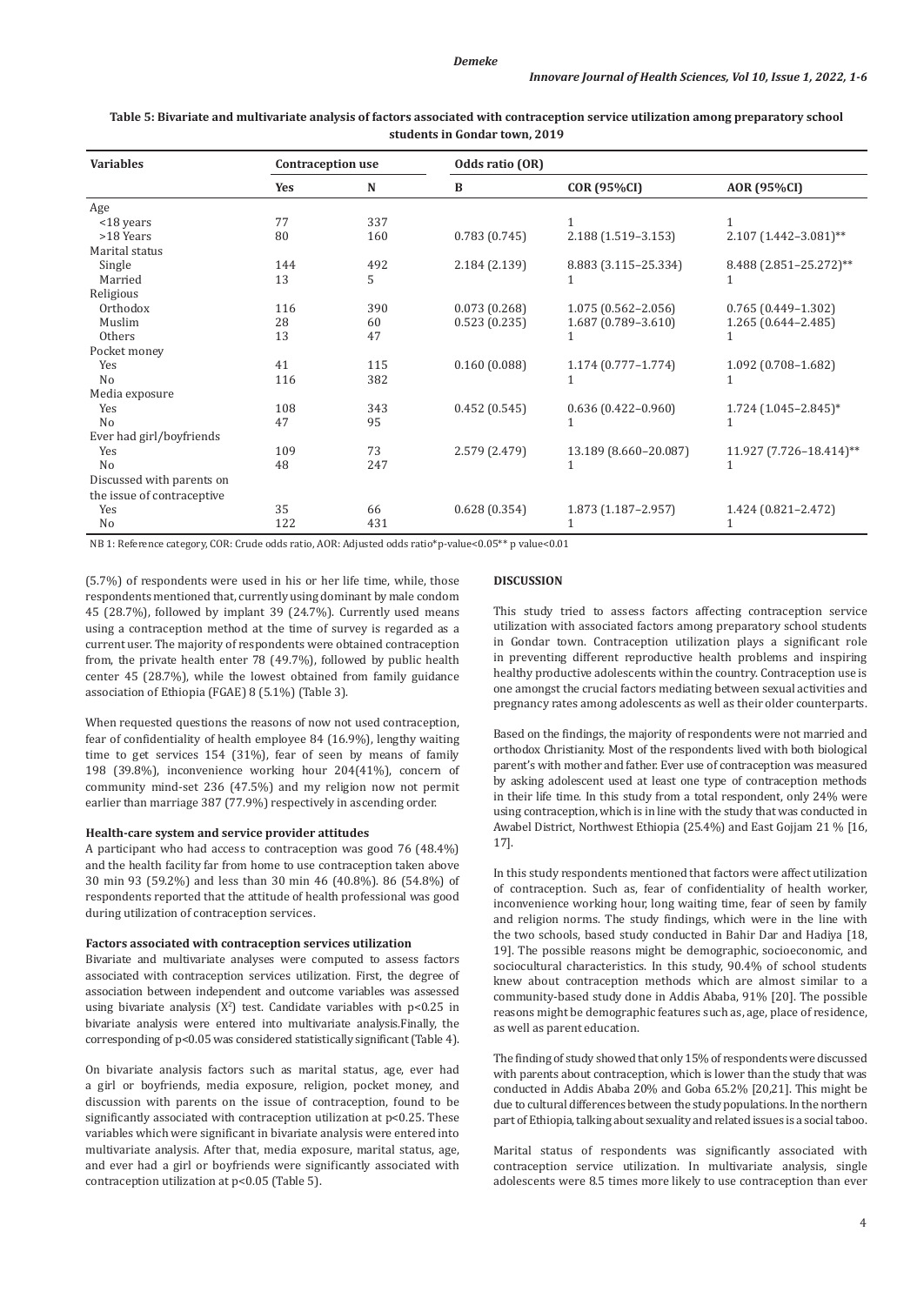### *Demeke*



married married (AOR=8.488; 95%CI: ( 2.851-25.272) which was consistent with a study done in Assela town [22]. The possible reasons might be all study participants were students. Age of respondents was found to be significantly associated with utilization of contraception service. This study indicated that the age of adolescents above 18 years old was 2.1 times more likely to utilize modern contraception than those with age <18 years (AOR=2.107:95%CI: (1.442-3.081). The result is in the line with the study that was conducted in Bahir Dar, Kachabirra district and Addis Ababa [19, 20, 23]. This might be due to as age increases the exposure for contraception service utilization related issues also increases.

Adolescents who had media exposure on contraception services were 1.7 times more likely to utilize as compared to those who had no media exposure (AOR=1.724:95% CI: 1.045–2.845). The finding of this study is in line with the study that was done in Jimma town [24]. This might be adolescents from households with media as means of communication were more likely to ever or currently use contraception than adolescents without these means of communications. The finding of this study found that respondents who had a girl or boyfriends were 12 times more likely to utilize modern contraception than those who did not have a girl or boyfriends (AOR=11.927:95% CI: 7.726–18.414). This might be adolescent ever had a girl/boyfriends more utilize contraception service than the counterpart to avoiding unintended pregnancy and sexual transmitted infectious diseases (STID).

# **CONCLUSION**

The finding of the study presented using bivariate and multivariate analysis. The majority of adolescents were not utilizing contraception service in the study area. In this study, knowledge of contraception services was high. However, utilization of contraception service among preparatory school students in Gondar town was very low. This indicated that there is big difference between knowledge and practice. From contraception methods, male condom was mostly used contraception method among adolescents. The result of this study indicated that adolescent discussed with parents on the issues of contraception has a significant effect on utilization of contraception services. With regard to the source of information about contraception service, a large number of respondents have forwarded media (TV) which was the main source of information. Multivariate analysis was done to reveal the association between contraception service utilization of different demographic, socioeconomic, health system, and individual factors. Accordingly, marital status, age, media exposure, and ever had a girl or boyfriends were significantly associated with

contraception services utilization. Develop and implement appropriate adolescents and youth contraception service, information, education and communication (IEC) program in schools to harmonize knowledge and practice of service utilization. Youth center management should be facilitating peer education with service provider and preparing an adequate room for a clinic and waiting place for users.

# **ETHICS APPROVAL AND CONSENT TO PARTICIPATE**

At the start of the study process, ethical clearance was first obtained from the Department of Population Studies at University of Gondar, College of Social Science and Humanities in written form like the following form,

The verbal support letter was obtained from North Gondar Education Bureau and the next permission was obtained from Gondar town, public and private preparatory school director offices in the verbal form based on the above letter. All respondents were asked for verbal informed consent before participation. The study participants were informed about the purpose of the study. They were also informed as they can skip questions that they do not want to answer fully or partly. After assuring the confidential nature of the response (the anonymity of the information provided by them) and obtaining informed consent from the study subject, the questionnaire was filled with strict privacy.

# **ACKNOWLEDGMENTS**

The authors would like to thank University of Gondar for provided ethical clearance. The authors also would like to thank the study participants for voluntary participation in the study.

### **REFERENCES**

- 1. World Health Organization. Adolescent Health. Geneva: World Health Organization; 2010.
- 2. UNICEF. Progress for Children: A Report Card for Adolescents. New York: UNICEF; 2012.
- United Nations Population Fund. State of World Population, Adolescents, Youth and the Transformation of the Future. United Nations Population Fund; 2014.
- World Health Organization. Adolescent Friendly Health Services in South East Asia Region: Report of Regional Consultation, 9-14 February 2004, Bali, Indonesia. Geneva: World Health Organization; 2008.
- 5. Nicholson J. Risky Sexual Behavior among Adolescents and Young Adults. Carolina: University of North Carolina Chapel Hill; 2012.
- 6. Ringheim K, Gribble J. Improving the Reproductive Health of Sub-Saharan African Youths: A Route to Achieve the Millennium Development Goals. Washington, USA: Population Reference Bureau; Ref Type: Report; 2010.